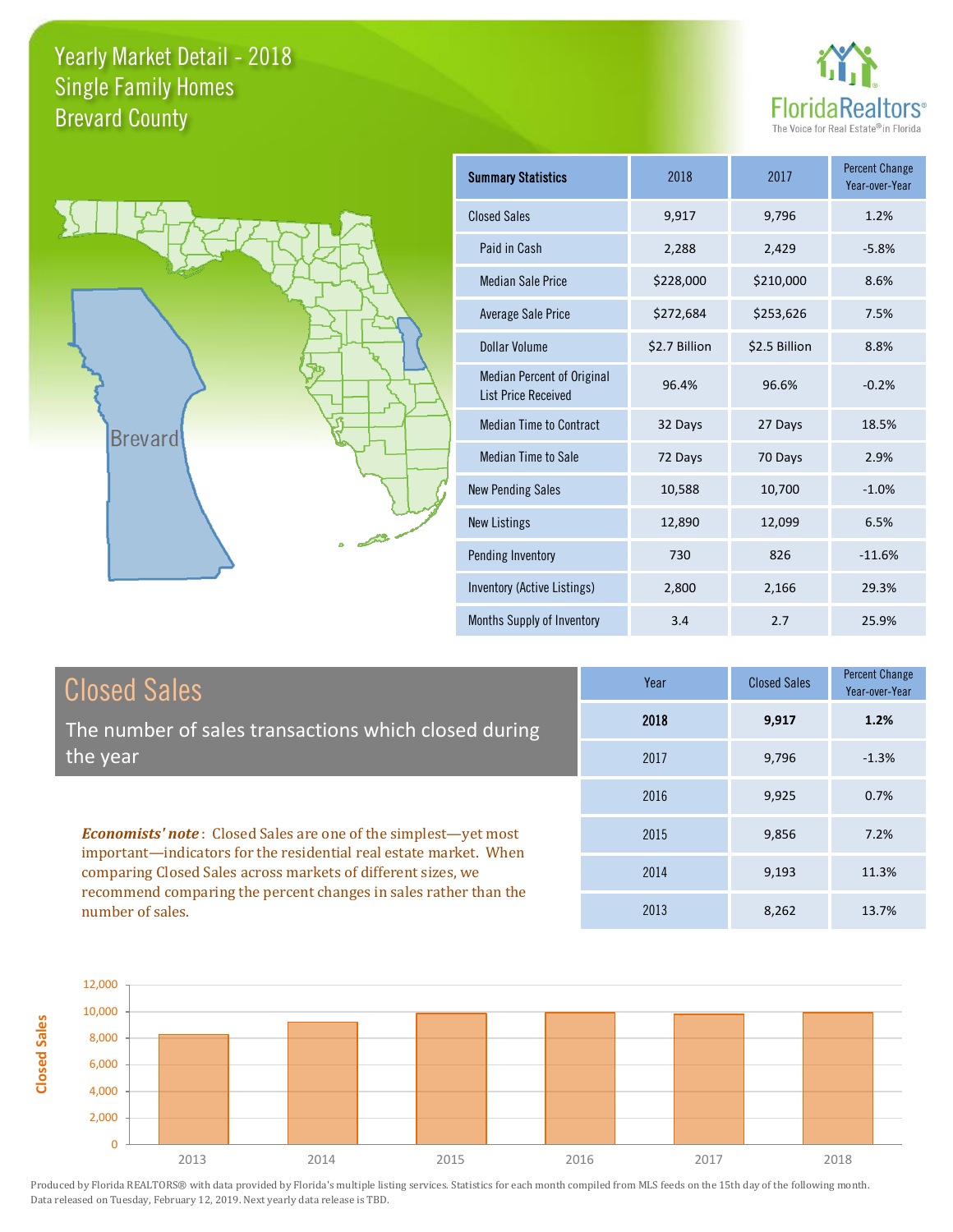this statistic should be interpreted with care.

**Cash Sales**



3,706 17.6%

| Cash Sales                                                                                                                                            | Year | <b>Cash Sales</b> | Percent Change<br>Year-over-Year |
|-------------------------------------------------------------------------------------------------------------------------------------------------------|------|-------------------|----------------------------------|
| The number of Closed Sales during the year in which                                                                                                   | 2018 | 2.288             | $-5.8%$                          |
| buyers exclusively paid in cash                                                                                                                       | 2017 | 2.429             | $-14.9%$                         |
|                                                                                                                                                       | 2016 | 2,855             | $-19.1%$                         |
| <b>Economists' note:</b> Cash Sales can be a useful indicator of the extent to<br>which investors are participating in the market. Why? Investors are | 2015 | 3,528             | $-10.0%$                         |
| far more likely to have the funds to purchase a home available up front,<br>whereas the typical homebuyer requires a mortgage or some other           | 2014 | 3,922             | 5.8%                             |
| form of financing. There are, of course, many possible exceptions, so                                                                                 | 0012 | 2.70c             | 17CO                             |

0 500 1,000 1,500 2,000 2,500 3,000 3,500 4,000 4,500 2013 2014 2015 2016 2017 2018

#### Cash Sales as a Percentage of Closed Sales The percentage of Closed Sales during the year which were Cash Sales

*Economists' note* : This statistic is simply another way of viewing Cash Sales. The remaining percentages of Closed Sales (i.e. those not paid fully in cash) each year involved some sort of financing, such as mortgages, owner/seller financing, assumed loans, etc.



2013

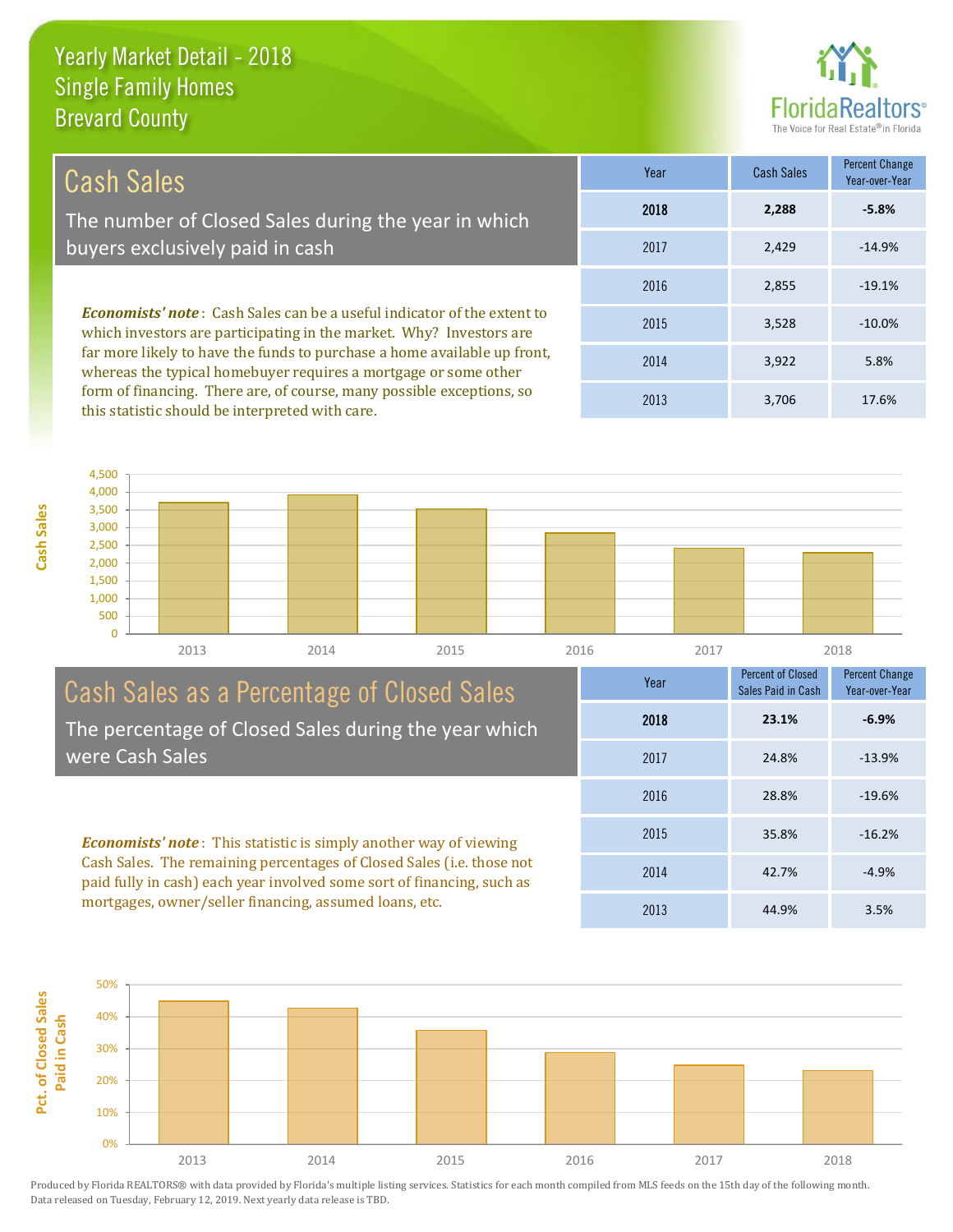

| Median Sale Price                                                                                                                               | Year | <b>Median Sale Price</b> | Percent Change<br>Year-over-Year |
|-------------------------------------------------------------------------------------------------------------------------------------------------|------|--------------------------|----------------------------------|
| The median sale price reported for the year (i.e. 50% of                                                                                        | 2018 | \$228,000                | 8.6%                             |
| sales were above and 50% of sales were below)                                                                                                   | 2017 | \$210,000                | 13.2%                            |
| <b>Economists' note:</b> Median Sale Price is our preferred summary                                                                             | 2016 | \$185,500                | 14.5%                            |
| statistic for price activity because, unlike Average Sale Price, Median<br>Sale Price is not sensitive to high sale prices for small numbers of | 2015 | \$162,000                | 18.2%                            |
| homes that may not be characteristic of the market area. Keep in mind<br>that median price trends over time are not always solely caused by     | 2014 | \$137,000                | 9.6%                             |
| changes in the general value of local real estate. Median sale price only                                                                       | 2013 | \$125,000                | 6.2%                             |

2013 2014 2015 2016 2017 2018 \$0K \$50K \$100K \$150K \$200K \$250K

# Average Sale Price

The average sale price reported for the year (i.e. total sales in dollars divided by the number of sales)

reflects the values of the homes that *sold* each year, and the mix of the

types of homes that sell can change over time.

*Economists' note* : Usually, we prefer Median Sale Price over Average Sale Price as a summary statistic for home prices. However, Average Sale Price does have its uses—particularly when it is analyzed alongside the Median Sale Price. For one, the relative difference between the two statistics can provide some insight into the market for higher-end homes in an area.





**Median Sale Price**

**Median Sale Price**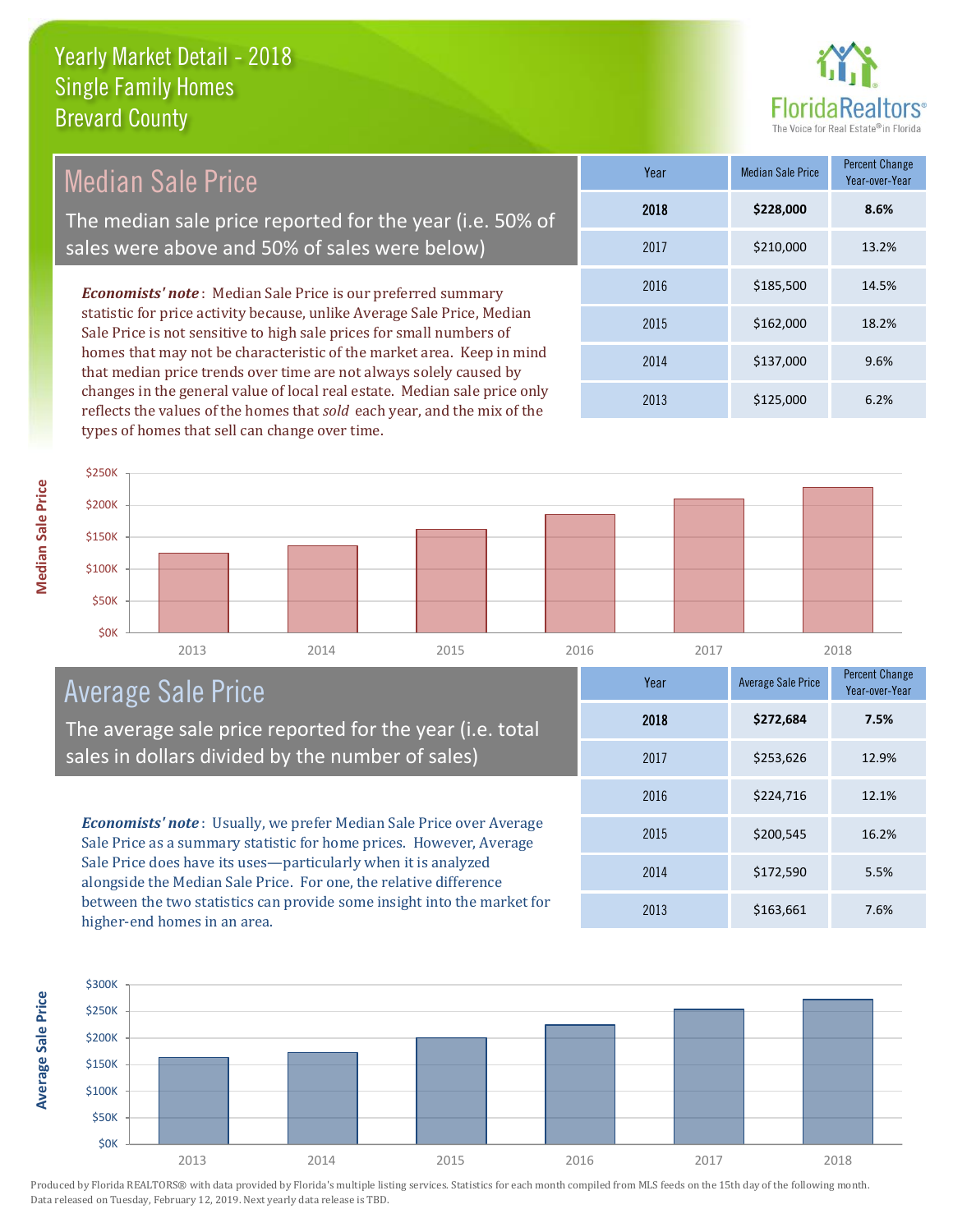### Dollar Volume

The sum of the sale prices for all sales which closed during the year

*Economists' note* : Dollar Volume is simply the sum of all sale prices in a given time period, and can quickly be calculated by multiplying Closed Sales by Average Sale Price. It is a strong indicator of the health of the real estate industry in a market, and is of particular interest to real estate professionals, investors, analysts, and government agencies. Potential home sellers and home buyers, on the other hand, will likely be better served by paying attention to trends in the two components of Dollar Volume (i.e. sales and prices) individually.

| Year | Dollar Volume | <b>Percent Change</b><br>Year-over-Year |
|------|---------------|-----------------------------------------|
| 2018 | \$2.7 Billion | 8.8%                                    |
| 2017 | \$2.5 Billion | 11.4%                                   |
| 2016 | \$2.2 Billion | 12.8%                                   |
| 2015 | \$2.0 Billion | 24.6%                                   |
| 2014 | \$1.6 Billion | 17.3%                                   |
| 2013 | \$1.4 Billion | 22.3%                                   |



# Median Percent of Original List Price Received

The median of the sale price (as a percentage of the original list price) across all properties selling during the year

*Economists' note* : The Median Percent of Original List Price Received is useful as an indicator of market recovery, since it typically rises as buyers realize that the market may be moving away from them and they need to match the selling price (or better it) in order to get a contract on the house. This is usually the last measure to indicate a market has shifted from down to up, so it is what we would call a *lagging* indicator.

| Year | Med. Pct. of Orig. List<br><b>Price Received</b> | <b>Percent Change</b><br>Year-over-Year |
|------|--------------------------------------------------|-----------------------------------------|
| 2018 | 96.4%                                            | $-0.2%$                                 |
| 2017 | 96.6%                                            | 0.4%                                    |
| 2016 | 96.2%                                            | 0.5%                                    |
| 2015 | 95.7%                                            | 1.4%                                    |
| 2014 | 94.4%                                            | $-0.3%$                                 |
| 2013 | 94.7%                                            | 1.5%                                    |

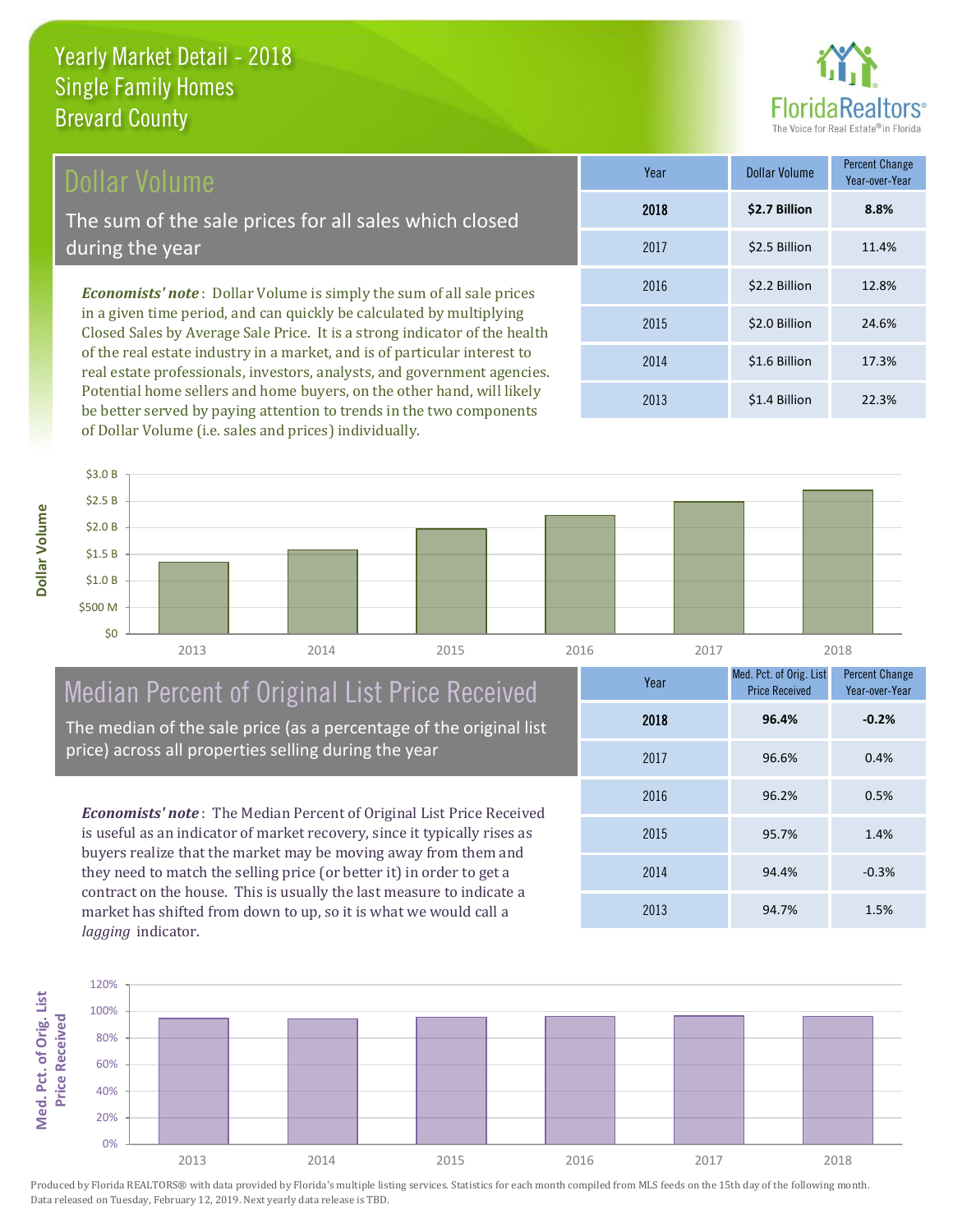

# Median Time to Contract

The median number of days between the listing date and contract date for all Closed Sales during the year

*Economists' note* : Like Time to Sale, Time to Contract is a measure of the length of the home selling process calculated for sales which closed during the year. The difference is that Time to Contract measures the number of days between the initial listing of a property and the signing of the contract which eventually led to the closing of the sale. When the gap between Median Time to Contract and Median Time to Sale grows, it is usually a sign of longer closing times and/or declining numbers of cash sales.

| Year | <b>Median Time to</b><br>Contract | <b>Percent Change</b><br>Year-over-Year |
|------|-----------------------------------|-----------------------------------------|
| 2018 | 32 Days                           | 18.5%                                   |
| 2017 | 27 Days                           | $-6.9%$                                 |
| 2016 | 29 Days                           | $-21.6%$                                |
| 2015 | 37 Days                           | $-22.9%$                                |
| 2014 | 48 Days                           | 9.1%                                    |
| 2013 | 44 Days                           | $-8.3%$                                 |

**Median Time to Median Time to Contract**



## Median Time to Sale

The median number of days between the listing date and closing date for all Closed Sales during the year

*Economists' note* : Time to Sale is a measure of the length of the home selling process, calculated as the number of days between the initial listing of a property and the closing of the sale. *Median* Time to Sale is the amount of time the "middle" property selling this month was on the market. That is, 50% of homes selling this month took *less* time to sell, and 50% of homes took *more* time to sell. Median Time to Sale gives a more accurate picture than Average Time to Sale, which can be skewed upward by small numbers of properties taking an abnormally long time to sell.

| Year | <b>Median Time to Sale</b> | <b>Percent Change</b><br>Year-over-Year |
|------|----------------------------|-----------------------------------------|
| 2018 | 72 Days                    | 2.9%                                    |
| 2017 | 70 Days                    | $-7.9%$                                 |
| 2016 | 76 Days                    | $-3.8%$                                 |
| 2015 | 79 Days                    | $-13.2%$                                |
| 2014 | 91 Days                    | $-2.2%$                                 |
| 2013 | 93 Days                    | $-14.7%$                                |

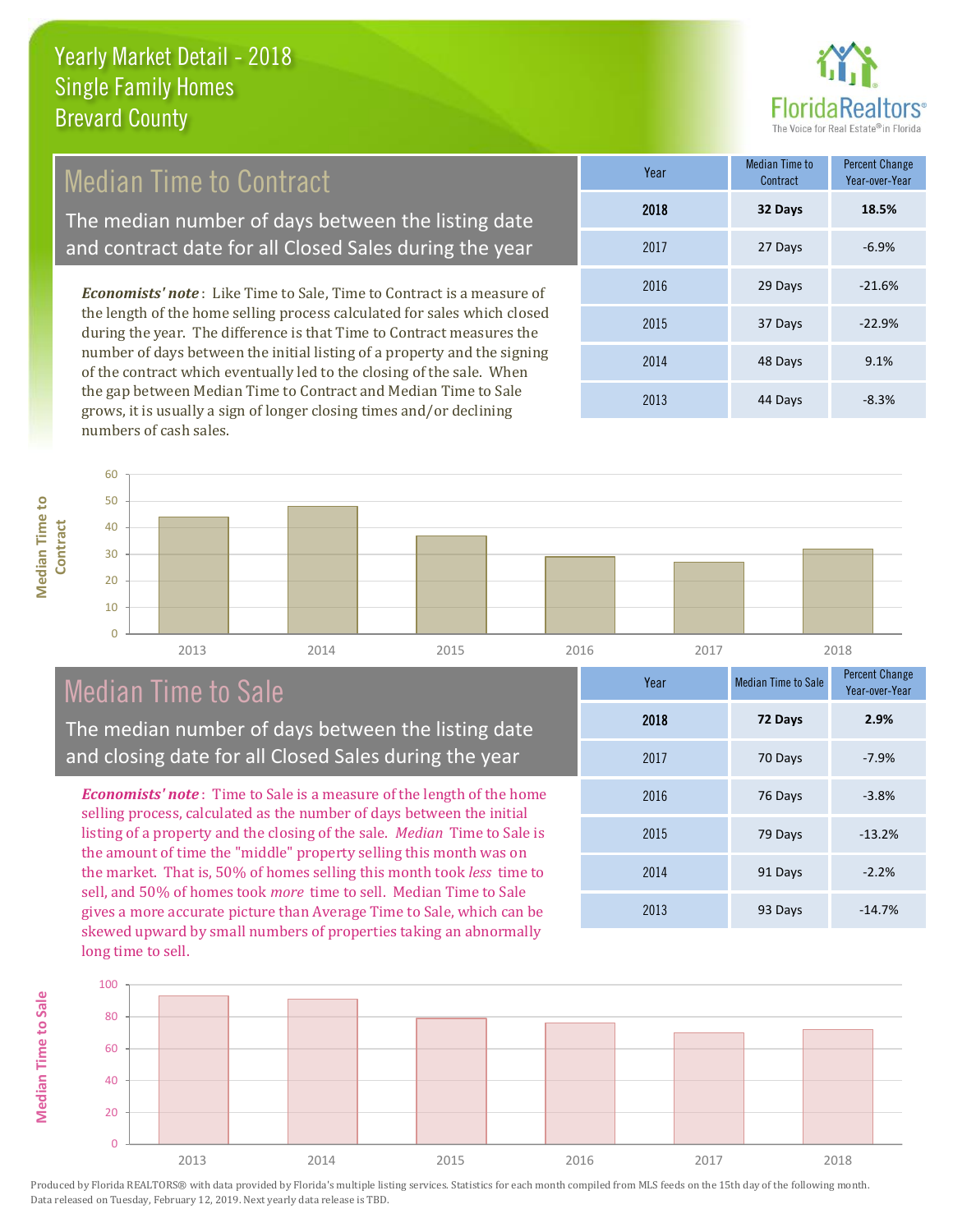distressed properties for sale.



2013 10,896 19.4%

2014 11,179 2.6%

2015 11,586 3.6%

2016 11,610 0.2%

2017 12,099 4.2%

2018 **12,890**

**Year** New Listings Percent Change

2013 9,991 24.7%

**6.5%**

Year-over-Year

| <b>New Pending Sales</b>                                                                                                                         | Year | <b>New Pending Sales</b> | Percent Change<br>Year-over-Year |
|--------------------------------------------------------------------------------------------------------------------------------------------------|------|--------------------------|----------------------------------|
| The number of listed properties that went under                                                                                                  | 2018 | 10,588                   | $-1.0%$                          |
| contract during the year                                                                                                                         | 2017 | 10,700                   | 2.2%                             |
| <b>Economists' note:</b> Because of the typical length of time it takes for a                                                                    | 2016 | 10,472                   | $-4.9%$                          |
| sale to close, economists consider Pending Sales to be a decent<br>indicator of potential future Closed Sales. It is important to bear in        | 2015 | 11,017                   | 10.8%                            |
| mind, however, that not all Pending Sales will be closed successfully.<br>So, the effectiveness of Pending Sales as a future indicator of Closed | 2014 | 9,941                    | $-0.5%$                          |

0 2,000 4,000 6,000 8,000 10,000 12,000 2013 2014 2015 2016 2017 2018

# New Listings

**New Listings**

**Pending Sales**

Pending Sales

The number of properties put onto the market during the year

Sales is susceptible to changes in market conditions such as the availability of financing for homebuyers and the inventory of

*Economists' note* : New Listings tend to rise in delayed response to increasing prices, so they are often seen as a lagging indicator of market health. As prices rise, potential sellers raise their estimations of value—and in the most recent cycle, rising prices have freed up many potential sellers who were previously underwater on their mortgages. Note that in our calculations, we take care to not include properties that were recently taken off the market and quickly relisted, since these are not really *new* listings.

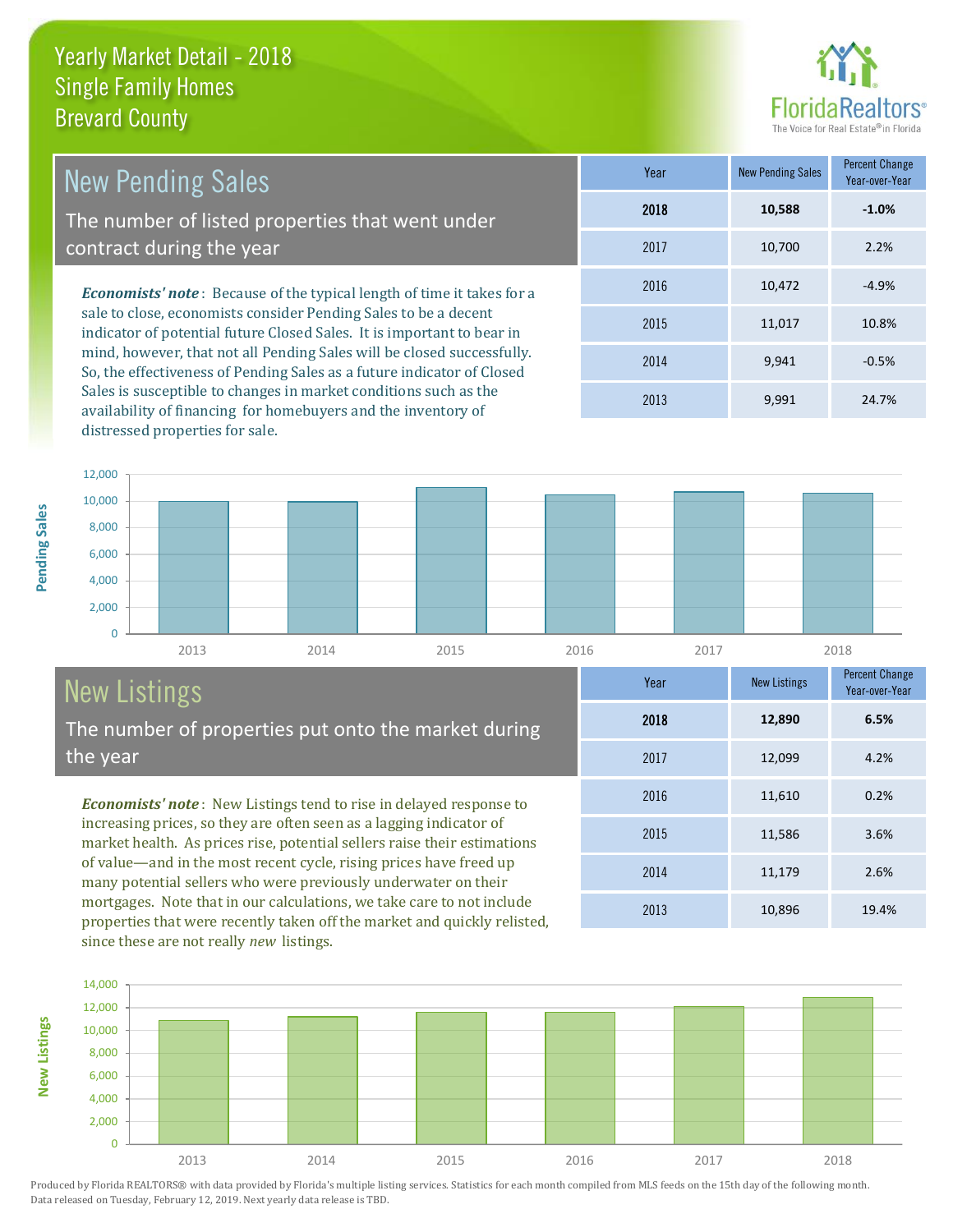

*Economists' note* : There are a number of ways to define and calculate Inventory (Active Listings) The number of property listings active at the end of the year

Inventory. Our method is to simply count the number of active listings on the last day of the year, since it is the most current. Inventory rises when New Listings are outpacing the number of listings that go offmarket (regardless of whether they actually sell). Likewise, it falls when New Listings aren't keeping up with the rate at which homes are going off-market.

| Year | Inventory | <b>Percent Change</b><br>Year-over-Year |
|------|-----------|-----------------------------------------|
| 2018 | 2,800     | 29.3%                                   |
| 2017 | 2,166     | 8.2%                                    |
| 2016 | 2,002     | $-13.0%$                                |
| 2015 | 2,301     | $-6.1%$                                 |
| 2014 | 2,451     | $-15.6%$                                |
| 2013 | 2,903     | 19.9%                                   |



#### Months Supply of Inventory (Year-End) An estimate of the number of months it will take to deplete the current Inventory given recent sales rates

*Economists' note* : MSI is a useful indicator of market conditions. The benchmark for a balanced market (favoring neither buyer nor seller) is 5.5 months of inventory. Anything higher is traditionally a buyers' market, and anything lower is a sellers' market. There is no single accepted way of calculating MSI. A common method is to divide current Inventory by the most recent month's Closed Sales count, but this count is a usually poor predictor of future Closed Sales due to seasonal cycles. To eliminate seasonal effects, we use the 12-month average of monthly Closed Sales instead.

| Year | <b>Months Supply</b> | <b>Percent Change</b><br>Year-over-Year |
|------|----------------------|-----------------------------------------|
| 2018 | 3.4                  | 25.9%                                   |
| 2017 | 2.7                  | 12.5%                                   |
| 2016 | 2.4                  | $-14.3%$                                |
| 2015 | 2.8                  | $-12.5%$                                |
| 2014 | 3.2                  | $-23.8%$                                |
| 2013 | 4.2                  | 5.0%                                    |



Produced by Florida REALTORS® with data provided by Florida's multiple listing services. Statistics for each month compiled from MLS feeds on the 15th day of the following month. Data released on Tuesday, February 12, 2019. Next yearly data release is TBD.

**Months Supply of** 

Months Supply of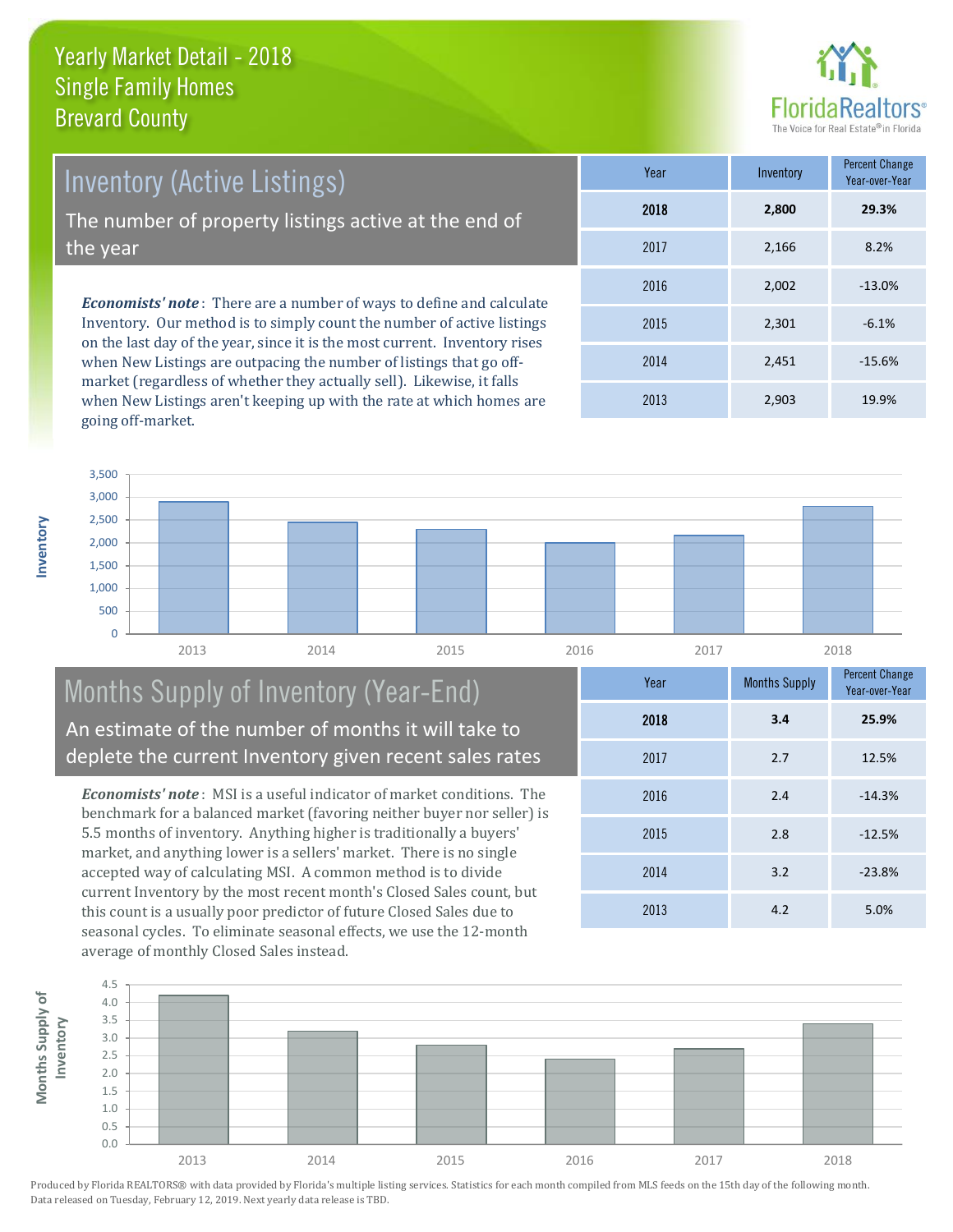

# Closed Sales by Sale Price The number of sales transactions which closed during the year

*Economists' note* : Closed Sales are one of the simplest—yet most important—indicators for the residential real estate market. When comparing Closed Sales across markets of different sizes, we recommend comparing the percent changes in sales rather than the number of sales.

| Sale Price            | <b>Closed Sales</b> | <b>Percent Change</b><br>Year-over-Year |
|-----------------------|---------------------|-----------------------------------------|
| Less than \$50,000    | 44                  | $-48.2%$                                |
| $$50,000 - $99,999$   | 295                 | $-37.8%$                                |
| $$100,000 - $149,999$ | 1,233               | $-27.3%$                                |
| $$150,000 - $199,999$ | 2,233               | $-2.2%$                                 |
| \$200,000 - \$249,999 | 1,895               | 16.6%                                   |
| \$250,000 - \$299,999 | 1,366               | 15.5%                                   |
| \$300,000 - \$399,999 | 1,456               | 13.0%                                   |
| \$400,000 - \$599,999 | 1,010               | 25.5%                                   |
| \$600,000 - \$999,999 | 292                 | 10.2%                                   |
| \$1,000,000 or more   | 93                  | 2.2%                                    |



#### Median Time to Contract by Sale Price The median number of days between the listing date and contract date for all Closed Sales during the year

*Economists' note* : Like Time to Sale, Time to Contract is a measure of the length of the home selling process calculated for sales which closed during the year. The difference is that Time to Contract measures the number of days between the initial listing of a property and the signing of the contract which eventually led to the closing of the sale. When the gap between Median Time to Contract and Median Time to Sale grows, it is usually a sign of longer closing times and/or declining numbers of cash sales.

| Sale Price            | <b>Median Time to</b><br>Contract | <b>Percent Change</b><br>Year-over-Year |
|-----------------------|-----------------------------------|-----------------------------------------|
| Less than \$50,000    | 15 Days                           | $-46.4%$                                |
| \$50,000 - \$99,999   | 24 Days                           | 41.2%                                   |
| $$100,000 - $149,999$ | 23 Days                           | 15.0%                                   |
| $$150,000 - $199,999$ | 23 Days                           | 9.5%                                    |
| \$200,000 - \$249,999 | 33 Days                           | 22.2%                                   |
| \$250,000 - \$299,999 | 35 Days                           | 9.4%                                    |
| \$300,000 - \$399,999 | 45 Days                           | 40.6%                                   |
| $$400,000 - $599,999$ | 51 Days                           | 13.3%                                   |
| \$600,000 - \$999,999 | 65 Days                           | $-13.3%$                                |
| \$1,000,000 or more   | 87 Days                           | $-29.3%$                                |



Produced by Florida REALTORS® with data provided by Florida's multiple listing services. Statistics for each month compiled from MLS feeds on the 15th day of the following month. Data released on Tuesday, February 12, 2019. Next yearly data release is TBD.

**Median Time to Contract**

**Median Time to Contract**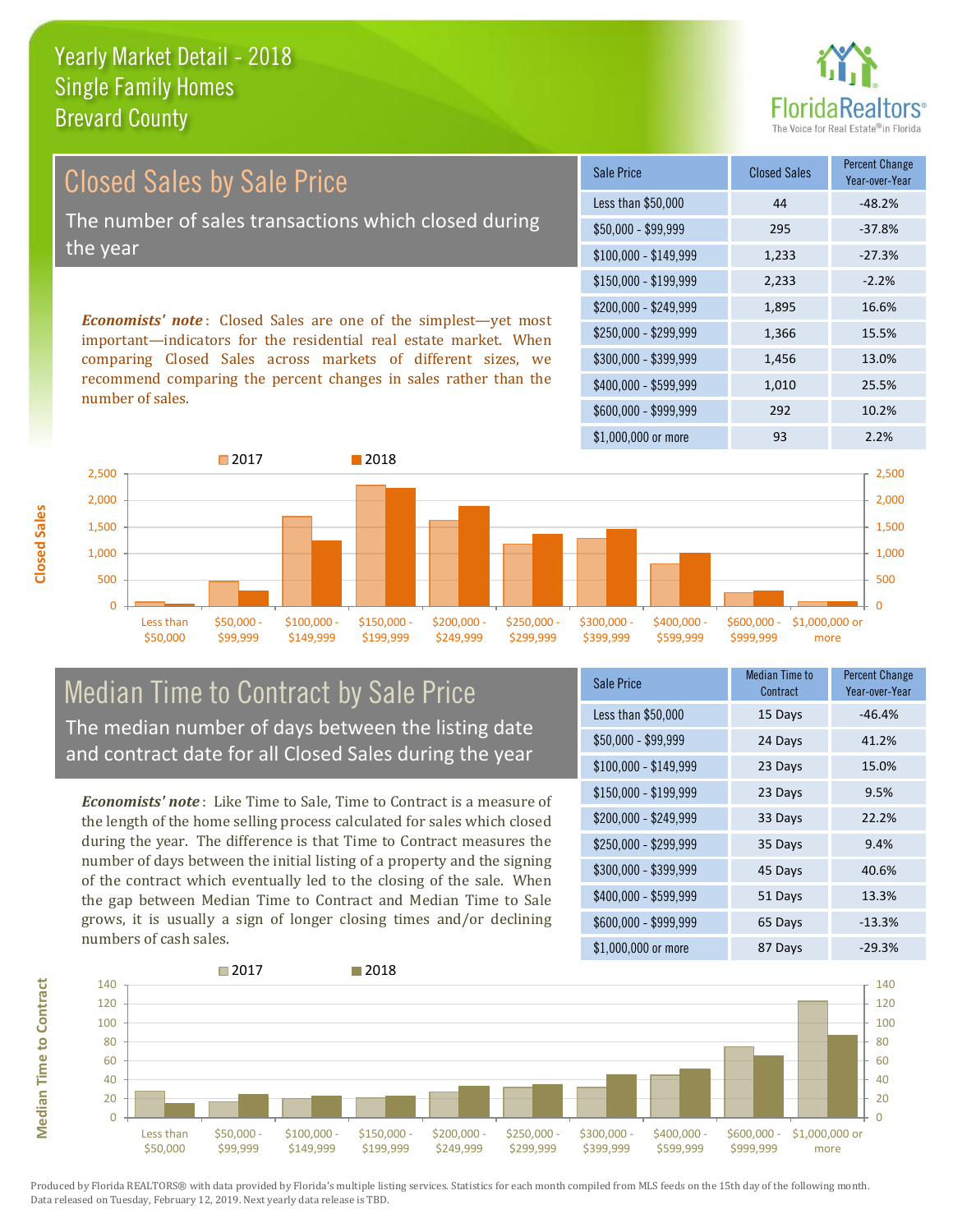

# New Listings by Initial Listing Price

The number of properties put onto the market during the year

*Economists' note:* New Listings tend to rise in delayed response to increasing prices, so they are often seen as a lagging indicator of market health. As prices rise, potential sellers raise their estimations of value—and in the most recent cycle, rising prices have freed up many potential sellers who were previously underwater on their mortgages. Note that in our calculations, we take care to not include properties that were recently taken off the market and quickly relisted, since these are not really *new* listings.

| <b>Initial Listing Price</b> | <b>New Listings</b> | <b>Percent Change</b><br>Year-over-Year |
|------------------------------|---------------------|-----------------------------------------|
| Less than \$50,000           | 25                  | $-68.8%$                                |
| \$50,000 - \$99,999          | 277                 | $-40.3%$                                |
| $$100,000 - $149,999$        | 1,290               | $-20.8%$                                |
| $$150,000 - $199,999$        | 2,765               | 6.7%                                    |
| \$200,000 - \$249,999        | 2,334               | 17.4%                                   |
| \$250,000 - \$299,999        | 1,794               | 12.0%                                   |
| \$300,000 - \$399,999        | 1,991               | 10.9%                                   |
| \$400,000 - \$599,999        | 1,559               | 22.8%                                   |
| \$600,000 - \$999,999        | 600                 | 23.2%                                   |
| \$1,000,000 or more          | 255                 | 32.8%                                   |



#### Inventory by Current Listing Price The number of property listings active at the end of the year

*Economists' note* : There are a number of ways to define and calculate Inventory. Our method is to simply count the number of active listings on the last day of the year, since it is the most current. Inventory rises when New Listings are outpacing the number of listings that go offmarket (regardless of whether they actually sell). Likewise, it falls when New Listings aren't keeping up with the rate at which homes are going off-market.

| <b>Current Listing Price</b> | Inventory | Percent Change<br>Year-over-Year |
|------------------------------|-----------|----------------------------------|
| Less than \$50,000           | 5         | $-58.3%$                         |
| $$50,000 - $99,999$          | 27        | $-3.6%$                          |
| $$100,000 - $149,999$        | 206       | 34.6%                            |
| $$150,000 - $199,999$        | 472       | 46.6%                            |
| \$200,000 - \$249,999        | 440       | 22.2%                            |
| \$250,000 - \$299,999        | 363       | 22.2%                            |
| \$300,000 - \$399,999        | 467       | 21.9%                            |
| \$400,000 - \$599,999        | 452       | 29.5%                            |
| \$600,000 - \$999,999        | 222       | 26.1%                            |
| \$1,000,000 or more          | 146       | 69.8%                            |



Produced by Florida REALTORS® with data provided by Florida's multiple listing services. Statistics for each month compiled from MLS feeds on the 15th day of the following month. Data released on Tuesday, February 12, 2019. Next yearly data release is TBD.

**Inventory**